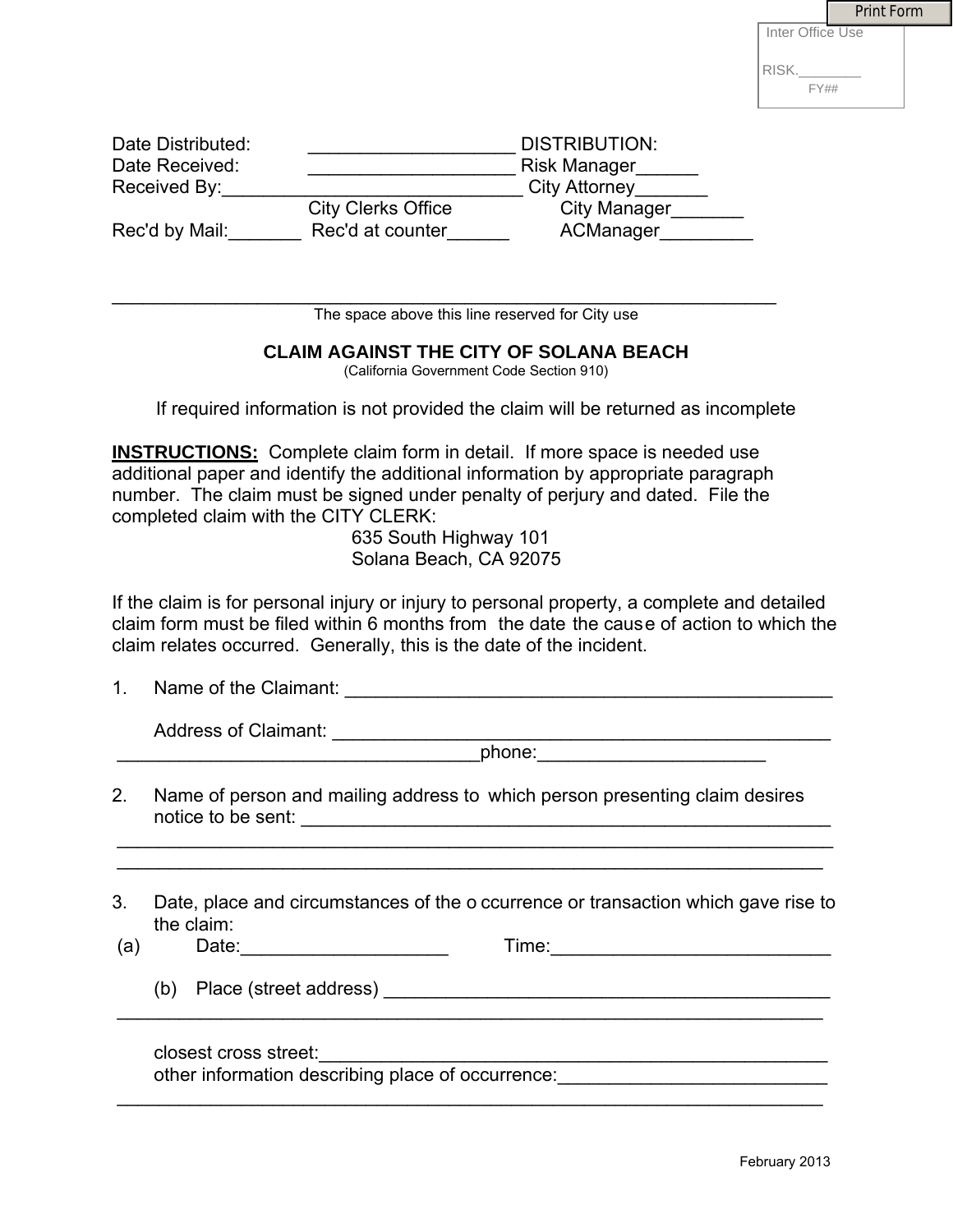(c) Description of the particular act or omission you claim caused the injury or damage. Include a full description of the circumstances involv ed in the act or omission. Please include a statement of how the City or its employees caused the injury or damage. If you claim that the injury or damage resulted from a condition of public property, please describe the conditi on in detail. Use additional paper, if necessary.

 $\overline{\phantom{a}}$  , and the contribution of the contribution of the contribution of the contribution of the contribution of the contribution of the contribution of the contribution of the contribution of the contribution of the

 $\overline{\phantom{a}}$  , and the contribution of the contribution of the contribution of the contribution of the contribution of the contribution of the contribution of the contribution of the contribution of the contribution of the

 $\overline{\phantom{a}}$  , and the contribution of the contribution of the contribution of the contribution of the contribution of the contribution of the contribution of the contribution of the contribution of the contribution of the

 $\overline{\phantom{a}}$  , and the contribution of the contribution of the contribution of the contribution of the contribution of the contribution of the contribution of the contribution of the contribution of the contribution of the

 $\overline{\phantom{a}}$  , and the contribution of the contribution of the contribution of the contribution of the contribution of the contribution of the contribution of the contribution of the contribution of the contribution of the

 $\overline{\phantom{a}}$  ,  $\overline{\phantom{a}}$  ,  $\overline{\phantom{a}}$  ,  $\overline{\phantom{a}}$  ,  $\overline{\phantom{a}}$  ,  $\overline{\phantom{a}}$  ,  $\overline{\phantom{a}}$  ,  $\overline{\phantom{a}}$  ,  $\overline{\phantom{a}}$  ,  $\overline{\phantom{a}}$  ,  $\overline{\phantom{a}}$  ,  $\overline{\phantom{a}}$  ,  $\overline{\phantom{a}}$  ,  $\overline{\phantom{a}}$  ,  $\overline{\phantom{a}}$  ,  $\overline{\phantom{a}}$ 

 $\overline{\phantom{a}}$  , and the contribution of the contribution of the contribution of the contribution of the contribution of the contribution of the contribution of the contribution of the contribution of the contribution of the

 $\overline{\phantom{a}}$  , and the contribution of the contribution of the contribution of the contribution of the contribution of the contribution of the contribution of the contribution of the contribution of the contribution of the

 $\overline{\phantom{a}}$  , and the contribution of the contribution of the contribution of the contribution of the contribution of the contribution of the contribution of the contribution of the contribution of the contribution of the

 $\overline{\phantom{a}}$  , and the contribution of the contribution of the contribution of the contribution of the contribution of the contribution of the contribution of the contribution of the contribution of the contribution of the

 $\overline{\phantom{a}}$  , and the contribution of the contribution of the contribution of the contribution of the contribution of the contribution of the contribution of the contribution of the contribution of the contribution of the

 $\overline{\phantom{a}}$  , and the contribution of the contribution of the contribution of the contribution of the contribution of the contribution of the contribution of the contribution of the contribution of the contribution of the

 $\overline{\phantom{a}}$  , and the contribution of the contribution of the contribution of the contribution of the contribution of the contribution of the contribution of the contribution of the contribution of the contribution of the

 $\overline{\phantom{a}}$  , and the contribution of the contribution of the contribution of the contribution of the contribution of the contribution of the contribution of the contribution of the contribution of the contribution of the

 $\overline{\phantom{a}}$  , and the contribution of the contribution of the contribution of the contribution of the contribution of the contribution of the contribution of the contribution of the contribution of the contribution of the

 $\overline{\phantom{a}}$  , and the contribution of the contribution of the contribution of the contribution of the contribution of the contribution of the contribution of the contribution of the contribution of the contribution of the

 $\overline{\phantom{a}}$  , and the contribution of the contribution of the contribution of the contribution of the contribution of the contribution of the contribution of the contribution of the contribution of the contribution of the

4. Description of the nature, indebtedness, obligation, injury, damage or loss so far as known at time of presenting the claim.

5. Name or names of City employee or employees causing the injury, damage or loss. If not known, please state "not known." If you do not know the name but can provide other identifying information about the employee or employees, please do so.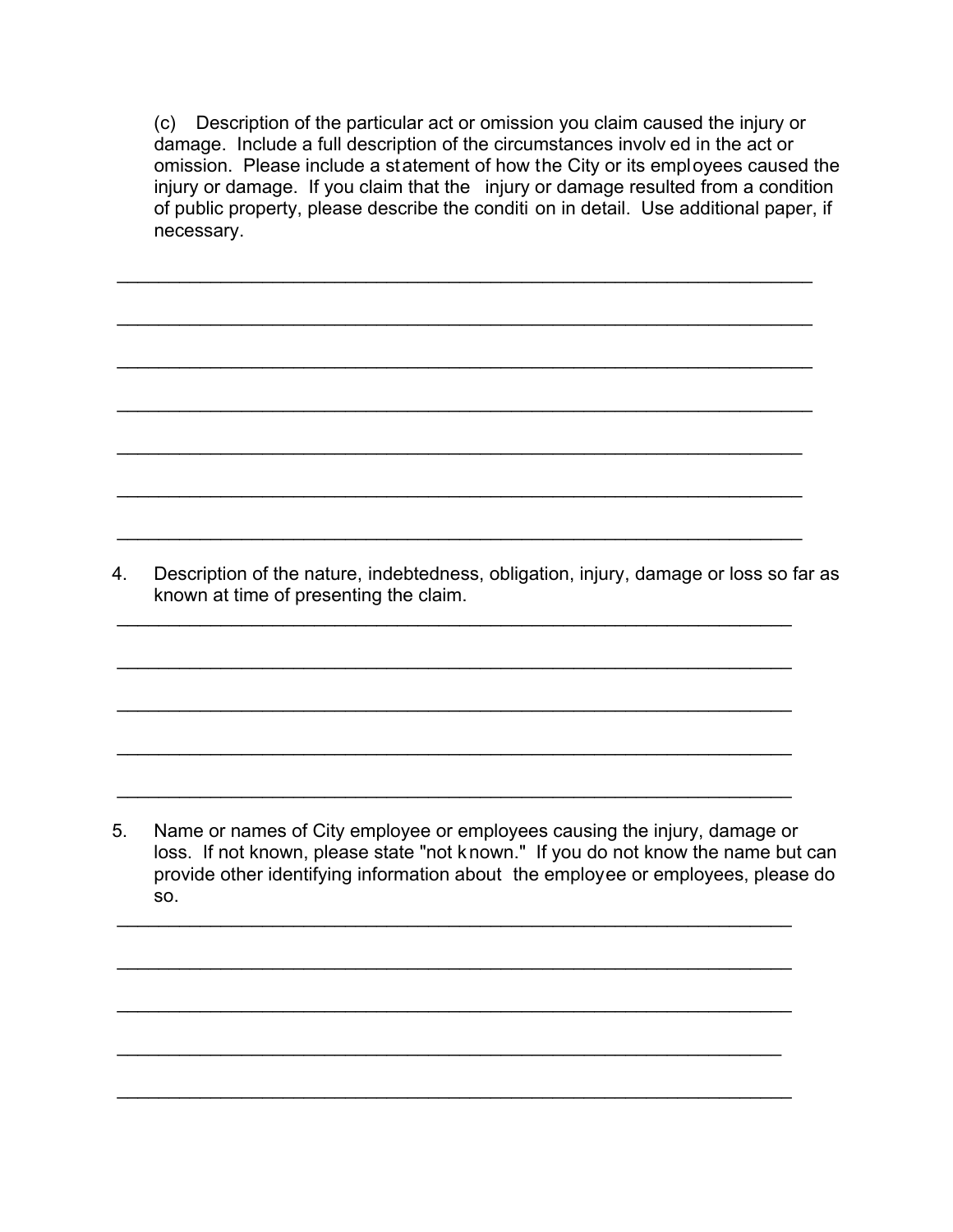| 6.  | Amount claimed as of the date of this claim, including estimate of prospective<br>injury damage or loss.<br>(please check the appropriate box)<br>\$5,000.00 or less<br>$\Box$<br>\$5,001.00 through \$10,000<br>$\Box$<br>More than \$10,000 and within the jurisdiction of the Municipal Court<br>$\Box$<br>More than \$10,000 and within the jurisdiction of the Superior Court<br>$\Box$<br>Please state the basis for the computation of the amount and the total amount of<br>the claim. |                                                                    |              |  |  |  |
|-----|------------------------------------------------------------------------------------------------------------------------------------------------------------------------------------------------------------------------------------------------------------------------------------------------------------------------------------------------------------------------------------------------------------------------------------------------------------------------------------------------|--------------------------------------------------------------------|--------------|--|--|--|
|     |                                                                                                                                                                                                                                                                                                                                                                                                                                                                                                |                                                                    |              |  |  |  |
| 7.  | Names and addresses of witnesses, doctors, hospitals, etc.                                                                                                                                                                                                                                                                                                                                                                                                                                     |                                                                    |              |  |  |  |
|     | <b>NAME</b>                                                                                                                                                                                                                                                                                                                                                                                                                                                                                    | <b>ADDRESS</b>                                                     | <b>PHONE</b> |  |  |  |
| (a) |                                                                                                                                                                                                                                                                                                                                                                                                                                                                                                |                                                                    |              |  |  |  |
| (b) |                                                                                                                                                                                                                                                                                                                                                                                                                                                                                                |                                                                    |              |  |  |  |
| (c) |                                                                                                                                                                                                                                                                                                                                                                                                                                                                                                | <u> 1980 - Johann Barbara, martxa alemaniar a</u>                  |              |  |  |  |
| 8.  |                                                                                                                                                                                                                                                                                                                                                                                                                                                                                                | Additional information that might be helpful in considering claim. |              |  |  |  |
|     |                                                                                                                                                                                                                                                                                                                                                                                                                                                                                                |                                                                    |              |  |  |  |
|     |                                                                                                                                                                                                                                                                                                                                                                                                                                                                                                |                                                                    |              |  |  |  |
|     |                                                                                                                                                                                                                                                                                                                                                                                                                                                                                                |                                                                    |              |  |  |  |
|     |                                                                                                                                                                                                                                                                                                                                                                                                                                                                                                |                                                                    |              |  |  |  |
|     |                                                                                                                                                                                                                                                                                                                                                                                                                                                                                                |                                                                    |              |  |  |  |
|     |                                                                                                                                                                                                                                                                                                                                                                                                                                                                                                |                                                                    |              |  |  |  |

9. If you have pictures, sketches, reports or other documents relating to the transaction or occurrence, you may attach them to this claim.